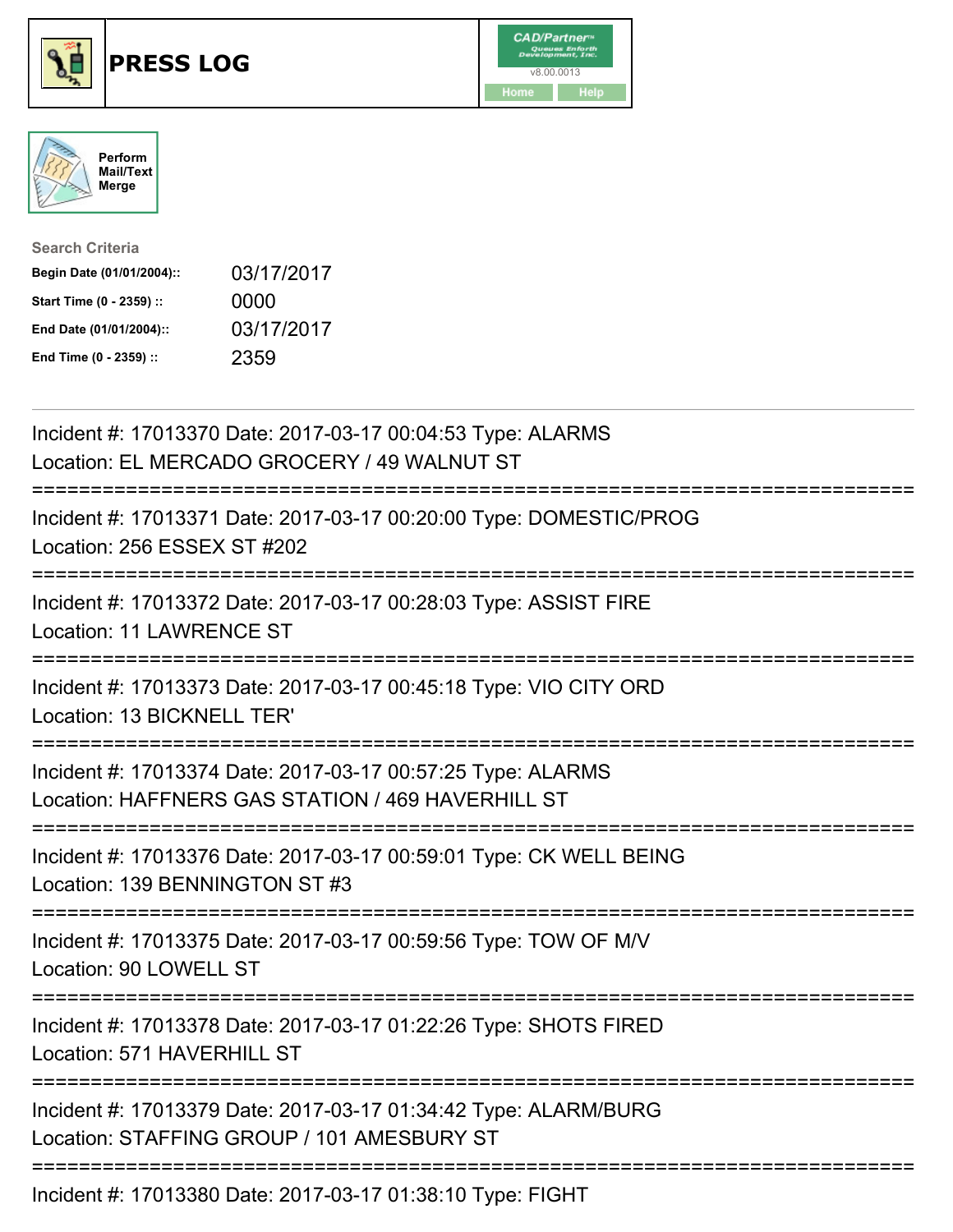Location: 29 EASTON ST =========================================================================== Incident #: 17013381 Date: 2017-03-17 01:40:54 Type: M/V STOP Location: ESSEX ST & MARGIN ST =========================================================================== Incident #: 17013382 Date: 2017-03-17 01:53:05 Type: M/V STOP Location: MARKET ST & S UNION ST =========================================================================== Incident #: 17013383 Date: 2017-03-17 02:01:57 Type: M/V STOP Location: GRAFTON ST & WINTHROP AV =========================================================================== Incident #: 17013384 Date: 2017-03-17 02:03:35 Type: MV/BLOCKING Location: 153 GARDEN ST =========================================================================== Incident #: 17013385 Date: 2017-03-17 02:04:23 Type: TOW OF M/V Location: 90 LOWELL ST =========================================================================== Incident #: 17013386 Date: 2017-03-17 02:10:28 Type: M/V STOP Location: ESSEX ST & WINTER ST =========================================================================== Incident #: 17013387 Date: 2017-03-17 02:22:38 Type: A&B PAST Location: 129 BOWDOIN ST FL 1 =========================================================================== Incident #: 17013388 Date: 2017-03-17 02:25:12 Type: NOISE ORD Location: 114 MARSTON ST FL 1 =========================================================================== Incident #: 17013390 Date: 2017-03-17 02:49:06 Type: CK WELL BEING Location: 337 SALEM ST #1 =========================================================================== Incident #: 17013389 Date: 2017-03-17 02:49:46 Type: M/V STOP Location: METHUEN ST & UNION ST =========================================================================== Incident #: 17013391 Date: 2017-03-17 03:06:39 Type: BUILDING CHK Location: 101 AMESBURY ST =========================================================================== Incident #: 17013392 Date: 2017-03-17 03:11:55 Type: M/V STOP Location: HAVERHILL ST & LAWRENCE ST =========================================================================== Incident #: 17013393 Date: 2017-03-17 03:38:30 Type: MAN DOWN Location: TRAIN STATION / 211 MERRIMACK ST FL 4 ===========================================================================

Incident #: 17013394 Date: 2017-03-17 06:26:18 Type: SUICIDE ATTEMPT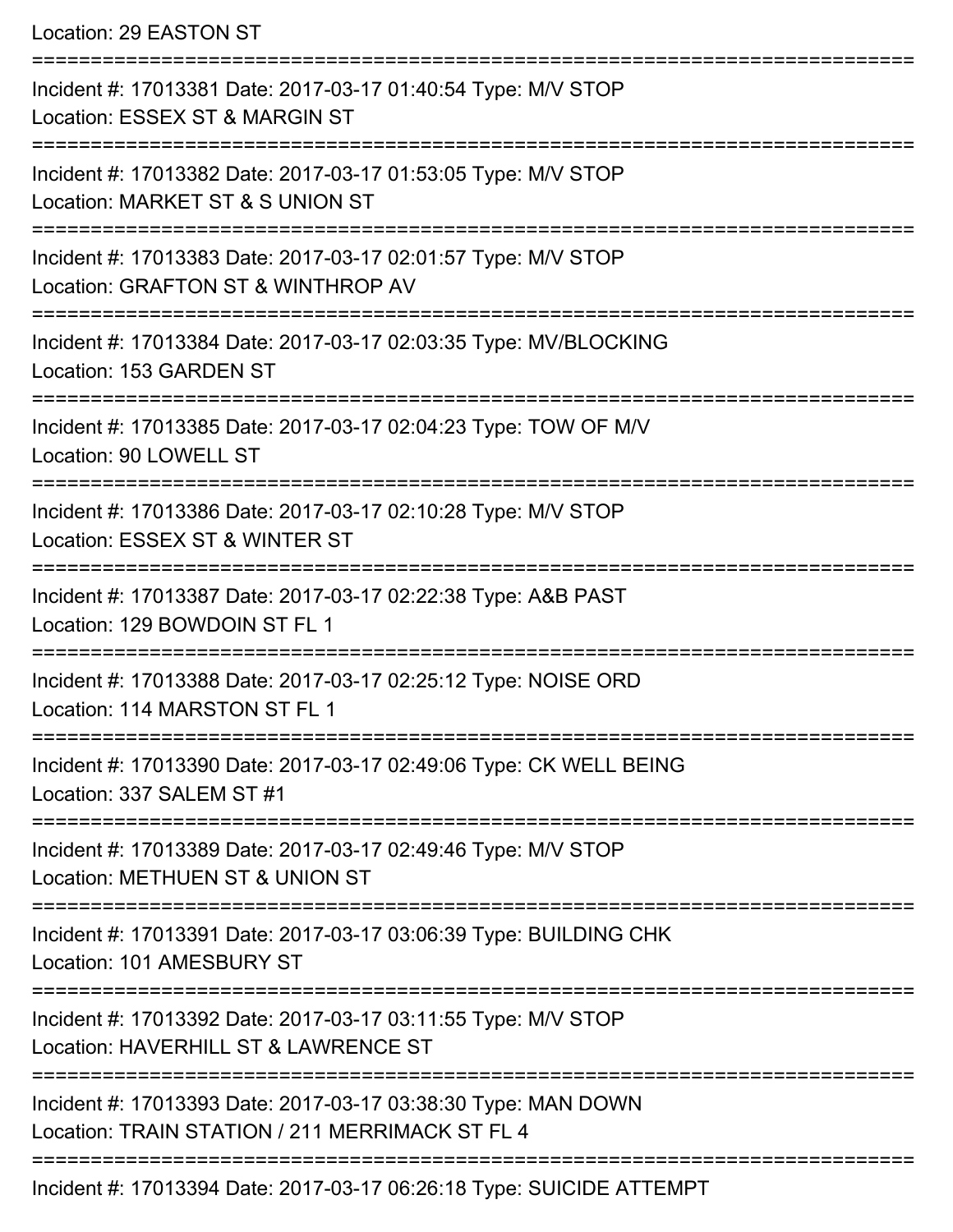| Incident #: 17013395 Date: 2017-03-17 06:30:00 Type: B&E/MV/PAST<br>Location: 44 BERNARD AV                                      |
|----------------------------------------------------------------------------------------------------------------------------------|
| Incident #: 17013396 Date: 2017-03-17 06:36:02 Type: SUS PERS/MV<br>Location: SUBWAY / 160 WINTHROP AV                           |
| Incident #: 17013399 Date: 2017-03-17 06:48:45 Type: MAL DAMAGE<br>Location: 7 SUMMER ST                                         |
| Incident #: 17013397 Date: 2017-03-17 06:48:46 Type: ALARM/BURG<br>Location: ALWAYS BEAUTIFUL / 620 ESSEX ST                     |
| Incident #: 17013398 Date: 2017-03-17 06:49:38 Type: B&E/MV/PAST<br>Location: 47 FERRY ST                                        |
| Incident #: 17013400 Date: 2017-03-17 07:07:16 Type: B&E/MV/PAST<br>Location: MELENDEZ RESIDENCE / 13 WASHINGTON ST              |
| Incident #: 17013401 Date: 2017-03-17 07:11:08 Type: M/V STOP<br>Location: TREMONT ST & WEST ST                                  |
| Incident #: 17013402 Date: 2017-03-17 07:25:58 Type: M/V STOP<br>Location: NEWTON ST & SHATTUCK ST                               |
| Incident #: 17013403 Date: 2017-03-17 07:26:28 Type: M/V STOP<br>Location: FRANKLIN ST & HAVERHILL ST                            |
| Incident #: 17013404 Date: 2017-03-17 07:28:02 Type: ALARM/BURG<br>Location: FAMILY SERVICES / 430 N CANAL ST                    |
| Incident #: 17013405 Date: 2017-03-17 07:29:40 Type: AUTO ACC/NO PI<br>Location: 91 JACKSON ST<br>============================== |
| Incident #: 17013406 Date: 2017-03-17 07:32:58 Type: M/V STOP<br>Location: ANDOVER ST & WINTHROP AV                              |
| Incident #: 17013407 Date: 2017-03-17 07:39:37 Type: M/V STOP<br>Location: 360 BROADWAY                                          |
| Incident #: 17013408 Date: 2017-03-17 07:47:05 Type: UNWANTEDGUEST                                                               |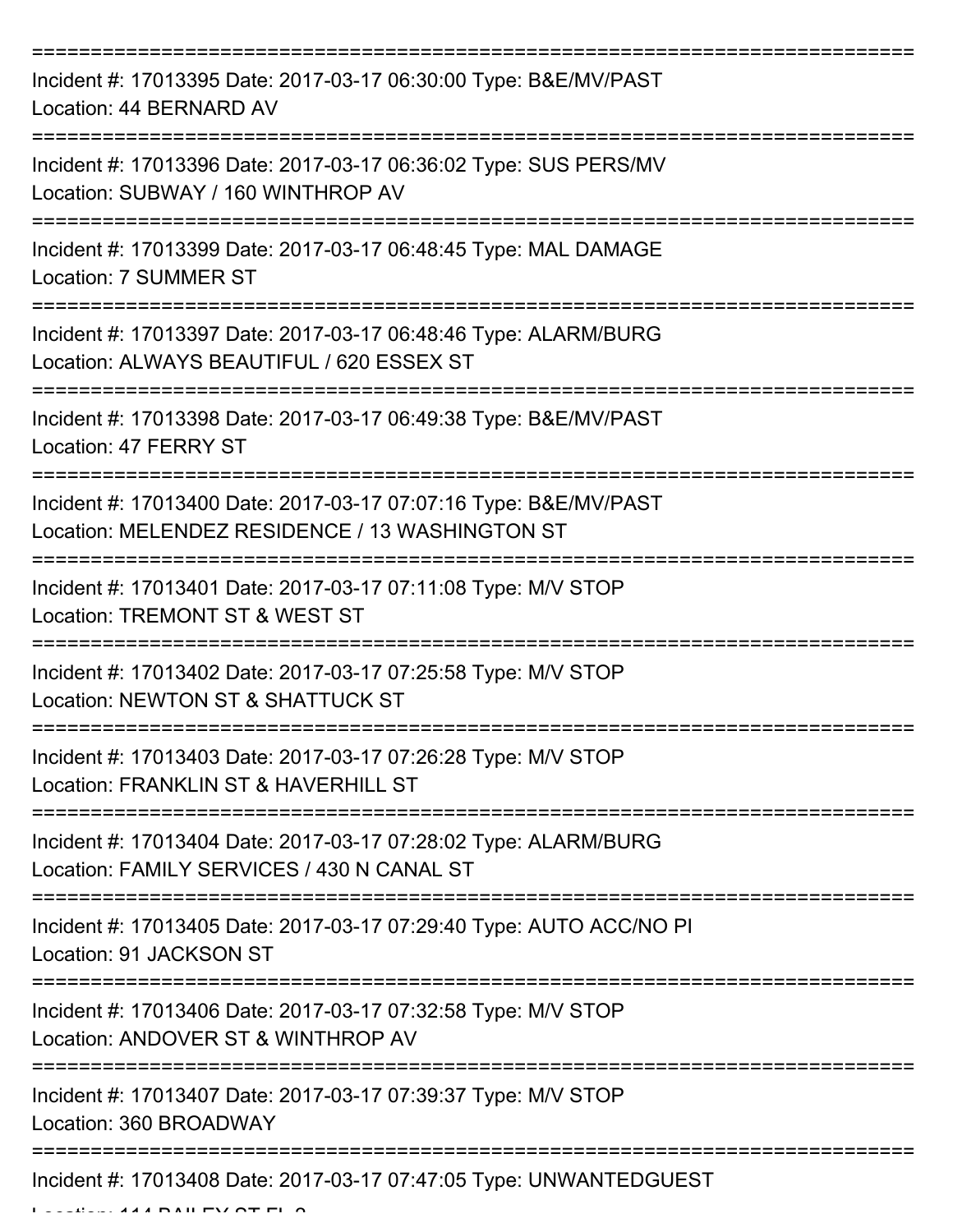| Incident #: 17013409 Date: 2017-03-17 08:41:02 Type: MV/BLOCKING<br>Location: 22 GRANVILLE ST                                      |
|------------------------------------------------------------------------------------------------------------------------------------|
| Incident #: 17013410 Date: 2017-03-17 08:43:57 Type: MEDIC SUPPORT<br>Location: 7 FALLON ST                                        |
| Incident #: 17013411 Date: 2017-03-17 08:56:12 Type: ALARM/BURG<br>Location: CARMICHAEL RESIDENCE / 88 KNOX ST                     |
| Incident #: 17013412 Date: 2017-03-17 09:16:42 Type: VIO CITY ORD<br>Location: 160 WINTHROP AV                                     |
| Incident #: 17013413 Date: 2017-03-17 09:23:09 Type: PARK & WALK<br>Location: BRADFORD ST & BROADWAY                               |
| Incident #: 17013414 Date: 2017-03-17 09:28:19 Type: MAL DAMAGE<br>Location: 275 AMES ST                                           |
| Incident #: 17013415 Date: 2017-03-17 09:57:27 Type: PARK & WALK<br>Location: BRADFORD ST & BROADWAY                               |
| Incident #: 17013416 Date: 2017-03-17 09:57:50 Type: PARK & WALK<br>Location: S UNION ST & SALEM ST                                |
| Incident #: 17013417 Date: 2017-03-17 10:09:35 Type: GENERAL SERV<br>Location: 183 HAVERHILL ST                                    |
| Incident #: 17013418 Date: 2017-03-17 10:18:18 Type: LIC PLATE STO<br>Location: 5 D SUMMER ST                                      |
| =====================<br>Incident #: 17013419 Date: 2017-03-17 10:19:20 Type: AUTO ACC/NO PI<br>Location: ALDER ST & BENNINGTON ST |
| Incident #: 17013420 Date: 2017-03-17 10:23:06 Type: AUTO ACC/NO PI<br>Location: APPLETON ST & METHUEN ST                          |
| Incident #: 17013421 Date: 2017-03-17 10:24:28 Type: INVESTIGATION<br>Location: 29 S CANAL ST                                      |
| Incident #: 17013422 Date: 2017-03-17 10:33:09 Type: LARCENY/MV/PAST                                                               |

Location: PAOULA AUTO SALES / 345 BROADWAY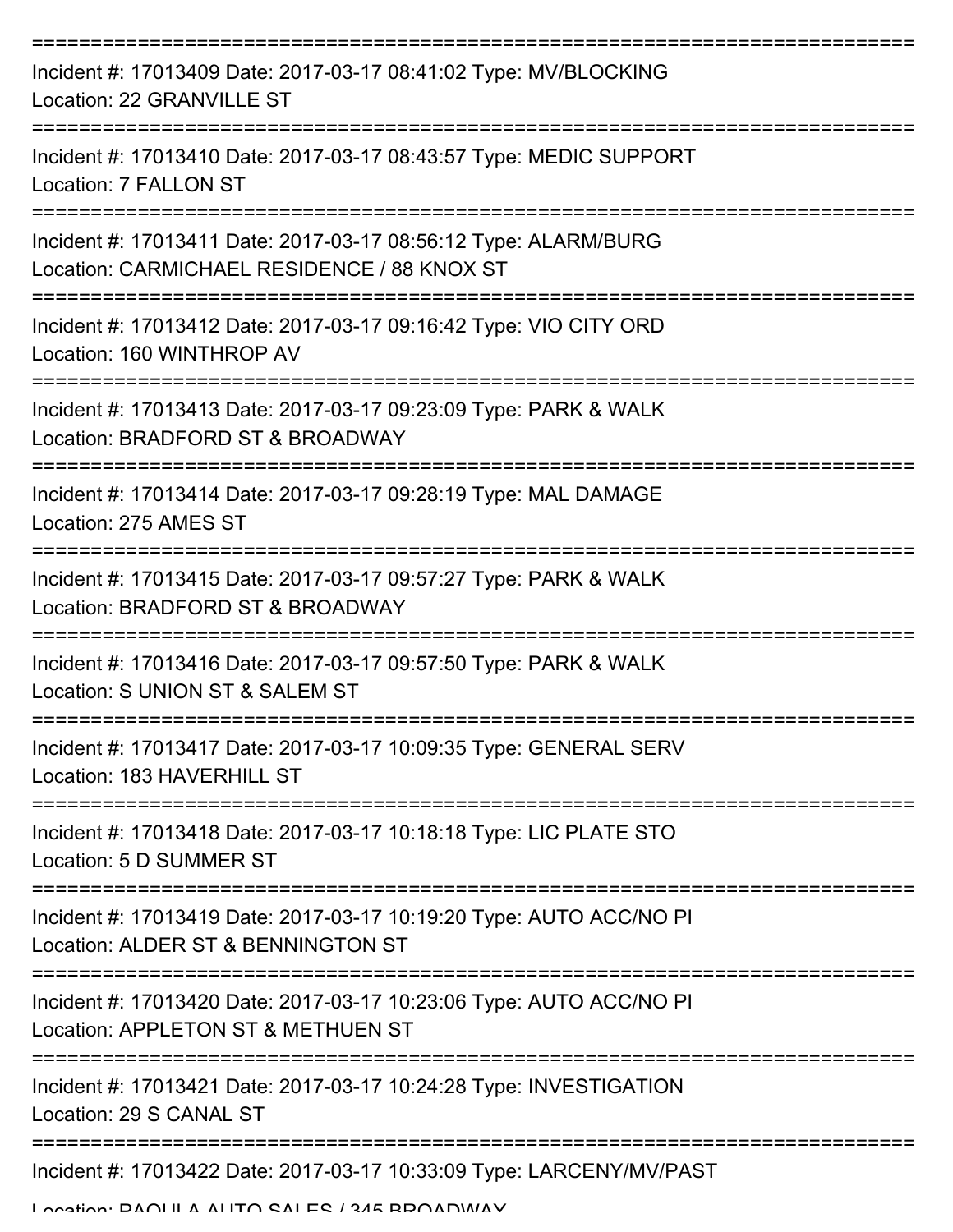| Incident #: 17013423 Date: 2017-03-17 10:36:56 Type: TOW OF M/V<br>Location: 393 CHESTNUT ST                               |
|----------------------------------------------------------------------------------------------------------------------------|
| Incident #: 17013424 Date: 2017-03-17 10:37:41 Type: SUICIDE ATTEMPT<br>Location: 39 WARREN ST                             |
| Incident #: 17013425 Date: 2017-03-17 10:47:16 Type: M/V STOP<br>Location: S UNION ST & SALEM ST                           |
| Incident #: 17013426 Date: 2017-03-17 10:58:34 Type: ALARM/BURG<br>Location: 181 FERRY ST                                  |
| Incident #: 17013427 Date: 2017-03-17 11:01:05 Type: M/V STOP<br>Location: ESSEX ST & UNION ST                             |
| Incident #: 17013428 Date: 2017-03-17 11:06:38 Type: PARK & WALK<br>Location: BRADFORD ST & BROADWAY                       |
| Incident #: 17013429 Date: 2017-03-17 11:07:08 Type: PARK & WALK<br>Location: S UNION ST & SALEM ST                        |
| Incident #: 17013430 Date: 2017-03-17 11:13:12 Type: M/V STOP<br>Location: 36 WATER ST                                     |
| Incident #: 17013431 Date: 2017-03-17 11:27:04 Type: SUICIDE ATTEMPT<br>Location: LAWRENCE GENERAL HOSPITAL / 1 GENERAL ST |
| Incident #: 17013432 Date: 2017-03-17 11:30:34 Type: E911 HANGUP<br>Location: 7 ACTON ST FL 2NDFL                          |
| Incident #: 17013433 Date: 2017-03-17 11:32:10 Type: M/V STOP<br>Location: BOXFORD ST & WINTHROP AV                        |
| Incident #: 17013434 Date: 2017-03-17 11:38:20 Type: M/V STOP<br>Location: LEBANON ST & WHITE ST                           |
| Incident #: 17013435 Date: 2017-03-17 11:40:14 Type: CK WELL BEING<br>Location: 44 ROWE ST                                 |
| Incident #: 17013436 Date: 2017-03-17 11:55:03 Type: M/V STOP<br>Location: MYRTLE ST & SPRUCE ST                           |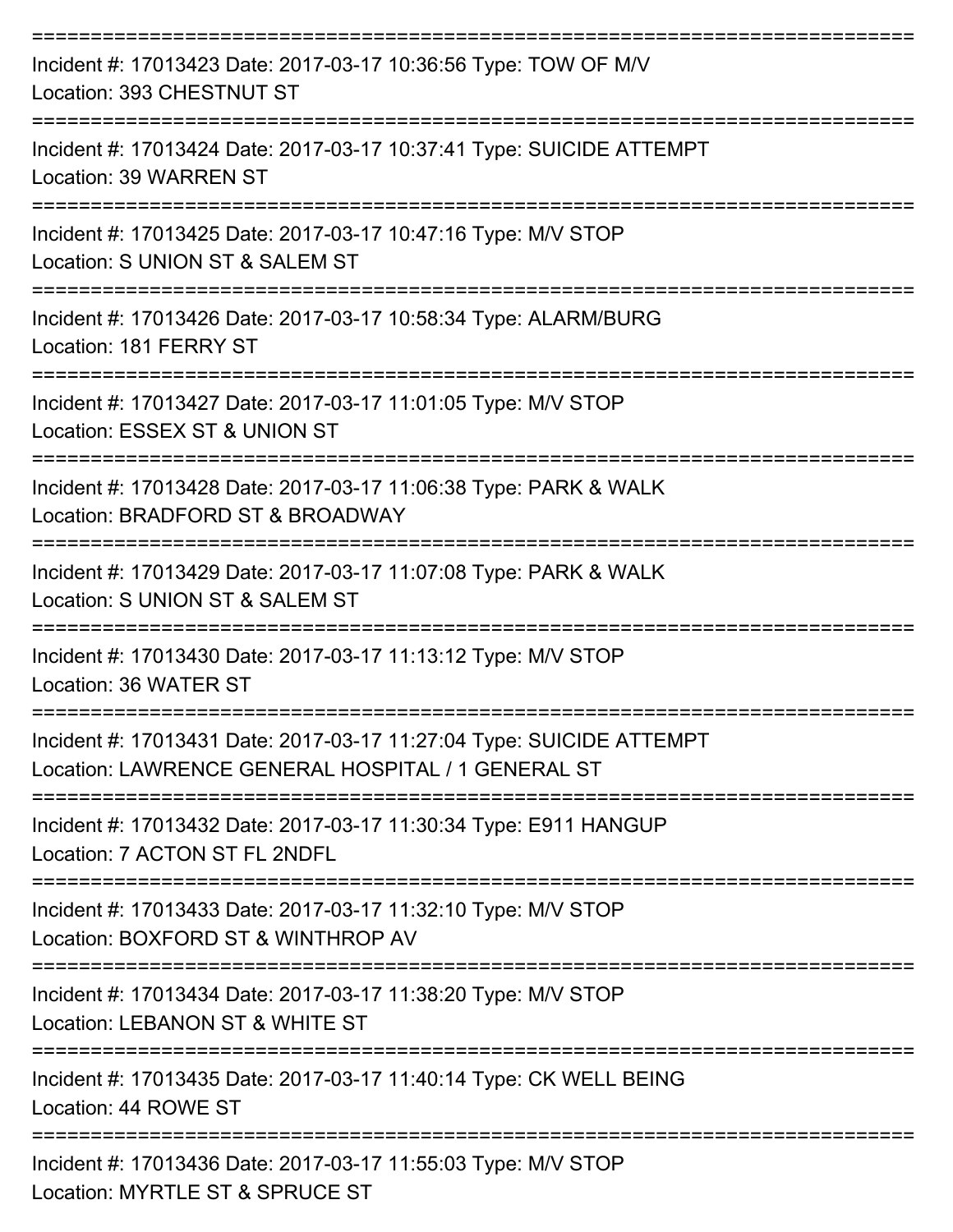| Incident #: 17013437 Date: 2017-03-17 12:01:48 Type: PARK & WALK<br>Location: BRADFORD ST & BROADWAY                          |
|-------------------------------------------------------------------------------------------------------------------------------|
| :=====================<br>Incident #: 17013438 Date: 2017-03-17 12:09:24 Type: LIC PLATE STO<br>Location: 314 HOWARD ST       |
| Incident #: 17013439 Date: 2017-03-17 12:15:28 Type: FRAUD<br>Location: 286 BROADWAY #1<br>=================================  |
| Incident #: 17013440 Date: 2017-03-17 12:21:57 Type: MEDIC SUPPORT<br>Location: SEVEN ELEVEN / 370 BROADWAY                   |
| Incident #: 17013441 Date: 2017-03-17 12:26:25 Type: GENERAL SERV<br>Location: 70 N PARISH RD<br>---------------------------- |
| Incident #: 17013442 Date: 2017-03-17 12:34:38 Type: WIRE DOWN<br>Location: ESSEX ST & MEDFORD ST                             |
| Incident #: 17013443 Date: 2017-03-17 12:43:18 Type: WIRE DOWN<br>Location: ACTON ST & BROADWAY                               |
| Incident #: 17013444 Date: 2017-03-17 13:04:55 Type: MEDIC SUPPORT<br>Location: 70 N PARISH RD                                |
| Incident #: 17013445 Date: 2017-03-17 13:08:52 Type: RECOV/STOL/MV<br>Location: CAMPO SECO ST & FERRY ST                      |
| Incident #: 17013446 Date: 2017-03-17 13:08:54 Type: ROBBERY ARMED<br>Location: 24 SHERIDAN                                   |
| Incident #: 17013447 Date: 2017-03-17 13:15:48 Type: MV/BLOCKING<br>Location: EASTERN PACKAGING / 132 BRADFORD ST             |
| Incident #: 17013448 Date: 2017-03-17 13:21:43 Type: M/V STOP<br>Location: 24 JUNIPER ST                                      |
| Incident #: 17013449 Date: 2017-03-17 13:25:14 Type: LIC PLATE STO<br>Location: 550 BROADWAY                                  |
| Incident #: 17013450 Date: 2017-03-17 13:25:57 Type: B&E/MV/PAST<br>Location: 155 WOODLAND ST                                 |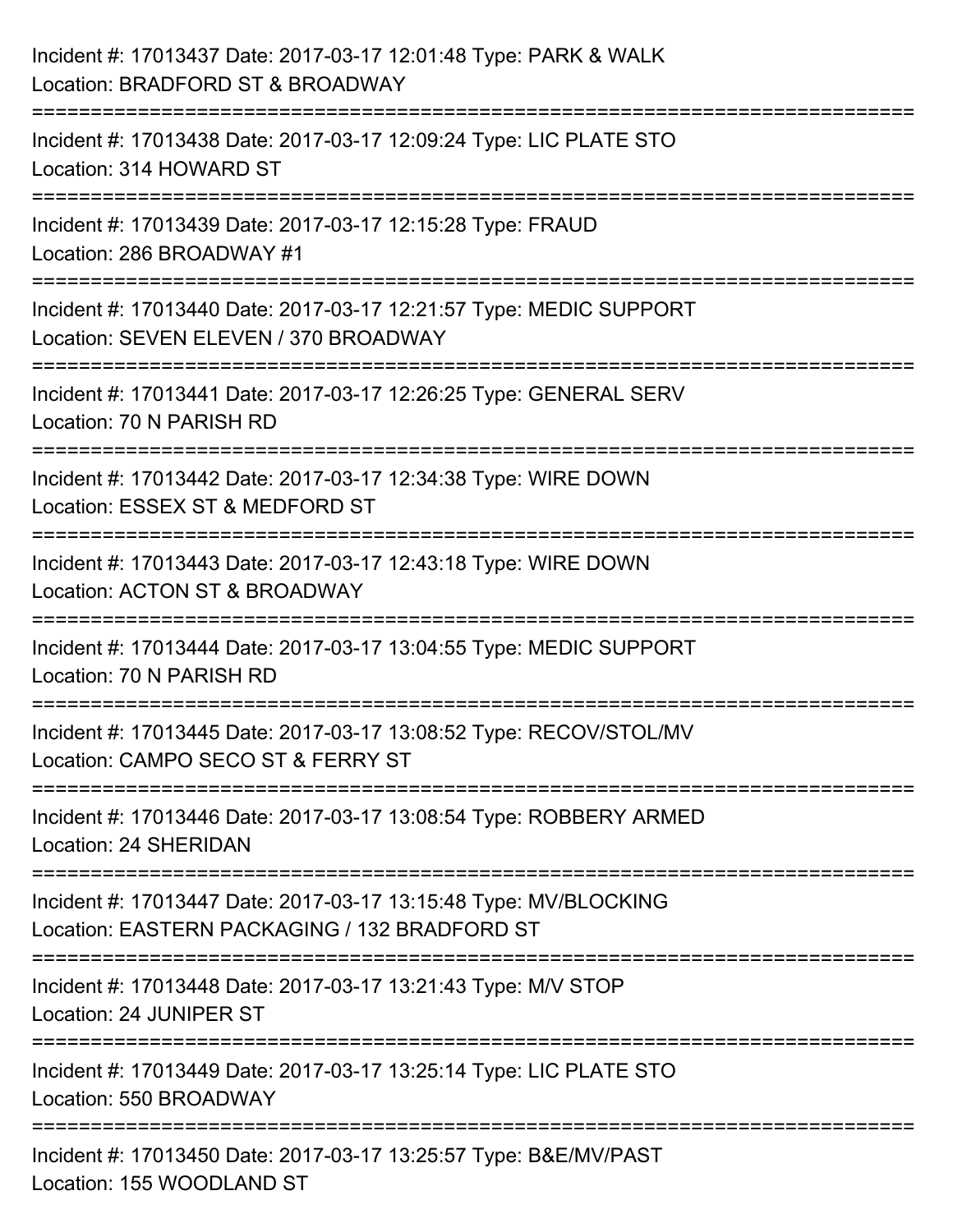| Incident #: 17013452 Date: 2017-03-17 13:31:22 Type: AUTO ACC/NO PI<br>Location: 25 BASSWOOD ST<br>:======================                     |
|------------------------------------------------------------------------------------------------------------------------------------------------|
| Incident #: 17013451 Date: 2017-03-17 13:31:54 Type: COURT DOC SERVE<br>Location: 41 RAILROAD ST                                               |
| Incident #: 17013453 Date: 2017-03-17 13:34:41 Type: HIT & RUN M/V<br>Location: 273 WATER ST                                                   |
| Incident #: 17013454 Date: 2017-03-17 13:37:22 Type: INVEST CONT<br>Location: 29 S CANAL ST                                                    |
| Incident #: 17013455 Date: 2017-03-17 13:38:39 Type: AUTO ACC/NO PI<br>Location: 139 MYRTLE ST                                                 |
| Incident #: 17013456 Date: 2017-03-17 13:42:24 Type: DISTURBANCE<br>Location: ST PEDRO RESTAURANT / 118 S UNION ST                             |
| Incident #: 17013457 Date: 2017-03-17 13:44:30 Type: MV/BLOCKING<br>Location: SPECTOR TEXTILE PRODUCTS / 30 MCFARLIN CT<br>=================== |
| Incident #: 17013458 Date: 2017-03-17 13:51:18 Type: RECOV/STOL/MV<br>Location: 136 WEST ST                                                    |
| Incident #: 17013459 Date: 2017-03-17 13:53:15 Type: AUTO ACC/NO PI<br>Location: DENNYS / 160 WINTHROP AV                                      |
| Incident #: 17013460 Date: 2017-03-17 14:06:47 Type: SUS PERS/MV<br>Location: 86 CARVER ST                                                     |
| Incident #: 17013461 Date: 2017-03-17 14:09:41 Type: SUS PERS/MV<br>Location: BERKELEY ST & PARK ST                                            |
| Incident #: 17013462 Date: 2017-03-17 14:17:14 Type: SUS PERS/MV<br>Location: HAMPSHIRE ST & PARK ST                                           |
| Incident #: 17013463 Date: 2017-03-17 14:28:16 Type: B&E/PAST<br>Location: 92 EVERETT ST                                                       |
| Incident #: 17013464 Date: 2017-03-17 14:32:57 Type: VIO CITY ORD<br>Location: 298 PROSPECT ST                                                 |

===========================================================================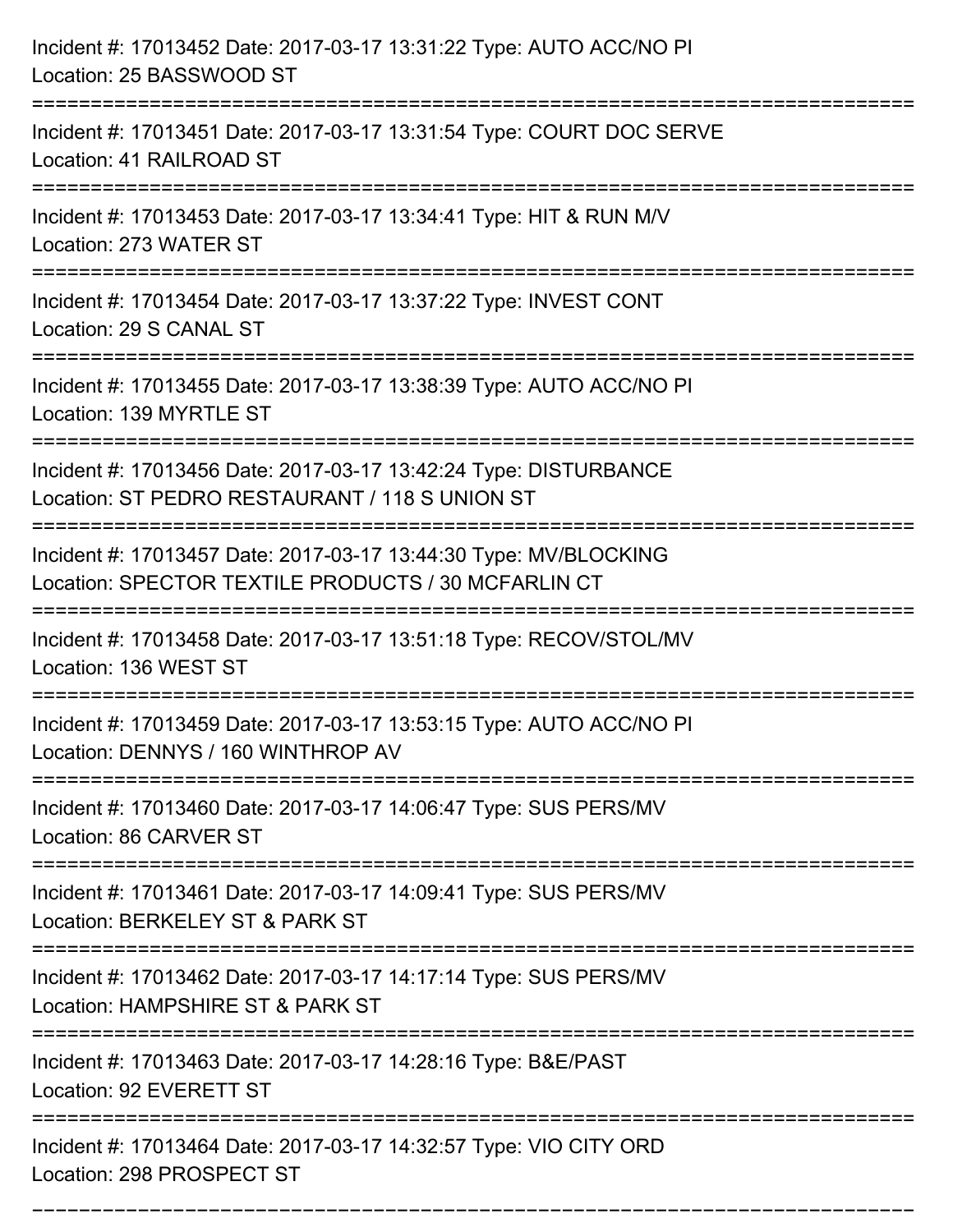| Incident #: 17013465 Date: 2017-03-17 14:35:44 Type: INVEST CONT<br>Location: 12 WINTHROP AV              |
|-----------------------------------------------------------------------------------------------------------|
| Incident #: 17013466 Date: 2017-03-17 14:36:13 Type: M/V STOP<br>Location: AUBURN ST & CROSS ST           |
| Incident #: 17013467 Date: 2017-03-17 14:38:12 Type: FRAUD<br>Location: 13 W LAUREL ST #7-1               |
| Incident #: 17013468 Date: 2017-03-17 14:47:00 Type: M/V STOP<br>Location: 622 HAVERHILL ST               |
| Incident #: 17013469 Date: 2017-03-17 14:50:20 Type: M/V STOP<br>Location: FERRY ST & MARSTON ST          |
| Incident #: 17013470 Date: 2017-03-17 14:52:11 Type: AUTO ACC/NO PI<br>Location: NEWTON ST & SALEM ST     |
| Incident #: 17013471 Date: 2017-03-17 15:03:23 Type: KEEP PEACE<br>Location: 181 ARLINGTON ST FL 2        |
| Incident #: 17013472 Date: 2017-03-17 15:08:30 Type: ALARM/BURG<br>Location: FARRELL / 58 THORNDIKE ST    |
| Incident #: 17013473 Date: 2017-03-17 15:09:35 Type: HIT & RUN M/V<br>Location: ERVING AV & JACKSON ST    |
| Incident #: 17013474 Date: 2017-03-17 15:18:20 Type: AUTO ACC/NO PI<br>Location: 113 S UNION ST           |
| Incident #: 17013475 Date: 2017-03-17 15:38:05 Type: E911 HANGUP<br>Location: 525 ESSEX ST                |
| Incident #: 17013476 Date: 2017-03-17 15:40:57 Type: CK WELL BEING<br>Location: 341 S BROADWAY #B         |
| Incident #: 17013477 Date: 2017-03-17 15:46:18 Type: ALARM/BURG<br>Location: BELLARD RESD / 42 ALLSTON ST |
| Incident #: 17013478 Date: 2017-03-17 15:49:43 Type: DOMESTIC/PROG<br>Location: 277 MERRIMACK ST FL 2NDFL |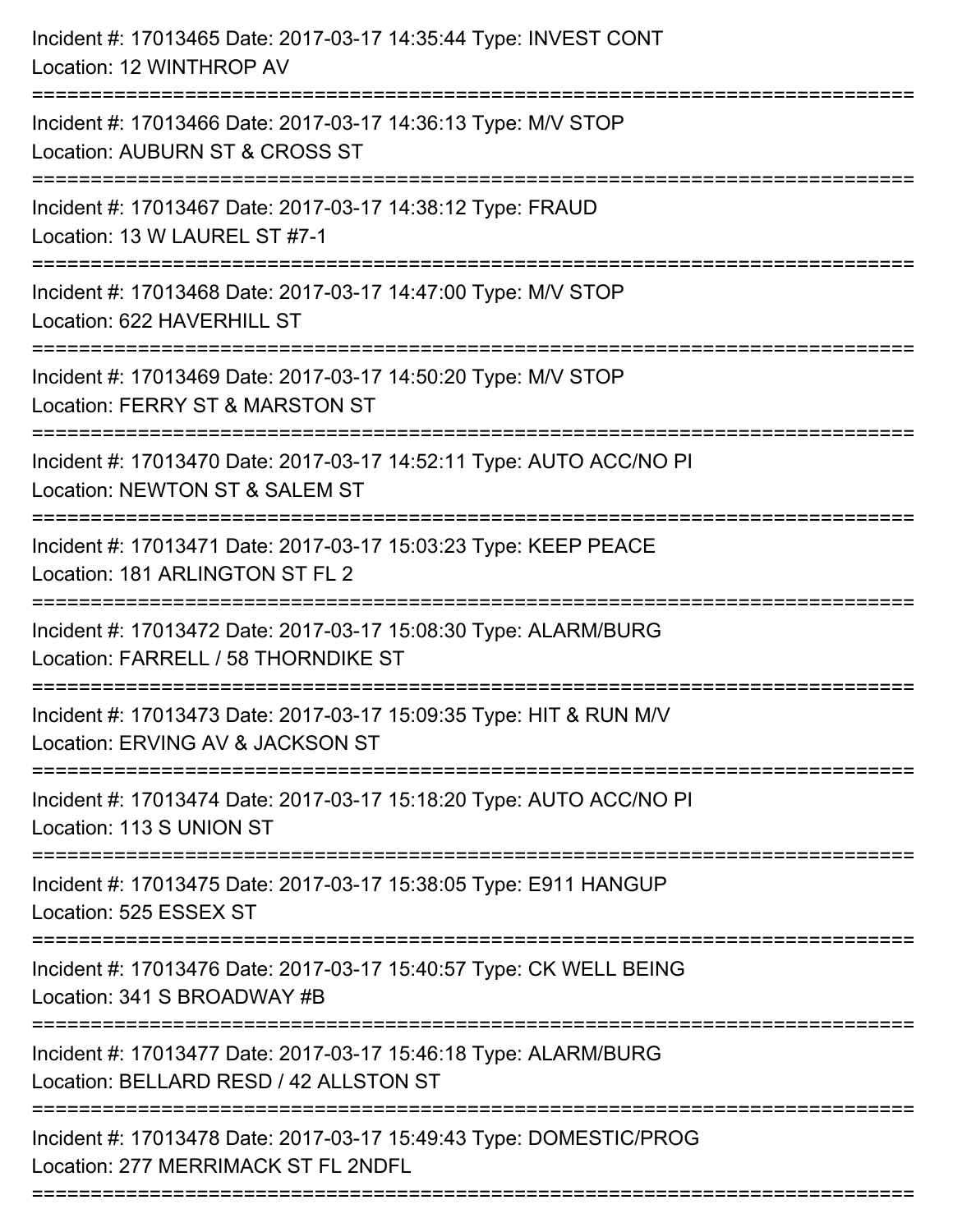Location: TRAIN STATION / 211 MERRIMACK ST

| Incident #: 17013480 Date: 2017-03-17 16:06:40 Type: DRUG INVEST<br>Location: BUTLER ST & ELIZABETH ST                   |
|--------------------------------------------------------------------------------------------------------------------------|
| Incident #: 17013481 Date: 2017-03-17 16:15:49 Type: B&E/MV/PAST<br>Location: 42 EUTAW ST                                |
| Incident #: 17013482 Date: 2017-03-17 16:21:51 Type: INVEST CONT<br>Location: 99 RAILROAD ST                             |
| Incident #: 17013483 Date: 2017-03-17 16:27:10 Type: AUTO ACC/NO PI<br>Location: WALGREENS / 220 S BROADWAY              |
| Incident #: 17013484 Date: 2017-03-17 16:28:59 Type: VIO CITY ORD<br>Location: 55 SALEM ST                               |
| Incident #: 17013485 Date: 2017-03-17 16:41:04 Type: MEDIC SUPPORT<br>Location: 235 BROADWAY                             |
| Incident #: 17013486 Date: 2017-03-17 16:52:28 Type: MV/BLOCKING<br>Location: NESC FEDERAL CREDIT UNION / 14 AMESBURY ST |
| Incident #: 17013487 Date: 2017-03-17 16:56:29 Type: CK WELL BEING<br>Location: 341 SALEM ST #B                          |
| Incident #: 17013488 Date: 2017-03-17 16:57:03 Type: TRESPASSING<br>Location: 76 WOODLAND ST                             |
| ==================<br>Incident #: 17013489 Date: 2017-03-17 16:57:33 Type: UNWANTEDGUEST<br>Location: 43 TRENTON ST FL 2 |
| Incident #: 17013490 Date: 2017-03-17 17:03:03 Type: INVEST CONT<br>Location: 305 HAMPSHIRE ST #B                        |
| Incident #: 17013491 Date: 2017-03-17 17:04:33 Type: TOW OF M/V<br>Location: BRADFORD ST & BROADWAY                      |
| Incident #: 17013492 Date: 2017-03-17 17:05:03 Type: THREATS<br>Location: 383 HAVERHILL ST #3                            |
|                                                                                                                          |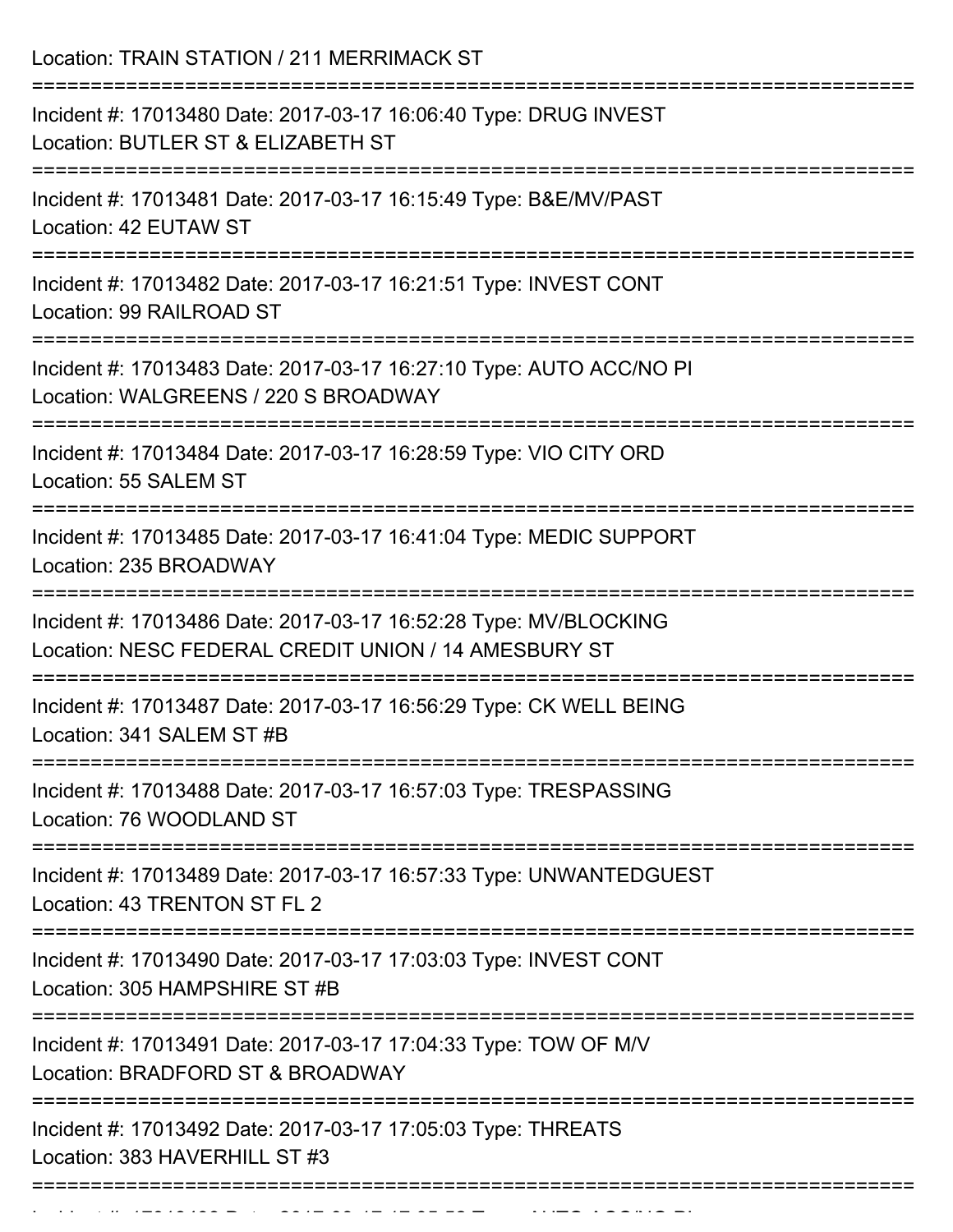Location: PHILLIPS ST & SALEM ST

| Incident #: 17013494 Date: 2017-03-17 17:30:43 Type: INVEST CONT<br>Location: CARVER ST & SALEM ST       |
|----------------------------------------------------------------------------------------------------------|
| Incident #: 17013495 Date: 2017-03-17 17:32:05 Type: M/V STOP<br><b>Location: 1 TREMONT ST</b>           |
| Incident #: 17013496 Date: 2017-03-17 17:34:14 Type: NEIGHBOR PROB<br>Location: 11 BOSTON ST             |
| Incident #: 17013497 Date: 2017-03-17 17:40:17 Type: UNKNOWN PROB<br>Location: 303A HAMPSHIRE ST         |
| Incident #: 17013498 Date: 2017-03-17 17:52:24 Type: M/V STOP<br>Location: CANAL ST & HAMPSHIRE ST       |
| Incident #: 17013499 Date: 2017-03-17 18:01:55 Type: DRUG VIO<br>Location: KINGSTON ST & NEWTON ST       |
| Incident #: 17013500 Date: 2017-03-17 18:10:18 Type: LOST PROPERTY<br>Location: 161 SALEM ST FL 1        |
| Incident #: 17013501 Date: 2017-03-17 18:15:31 Type: DISORDERLY<br>Location: EXETER ST & PHILLIPS ST     |
| Incident #: 17013502 Date: 2017-03-17 18:16:40 Type: M/V STOP<br>Location: PARKER ST & SALEM ST          |
| Incident #: 17013503 Date: 2017-03-17 18:33:53 Type: SHOPLIFTING<br>Location: MARSHALLS / 73 WINTHROP AV |
| Incident #: 17013504 Date: 2017-03-17 18:34:38 Type: SHOPLIFTING<br>Location: 73 WINTHROP AV             |
| Incident #: 17013505 Date: 2017-03-17 18:40:14 Type: COURT DOC SERVE<br>Location: 42 JUNIPER ST FL 3     |
| Incident #: 17013506 Date: 2017-03-17 18:41:57 Type: DK (DRUNK)<br>Location: 383 HAVERHILL ST            |
|                                                                                                          |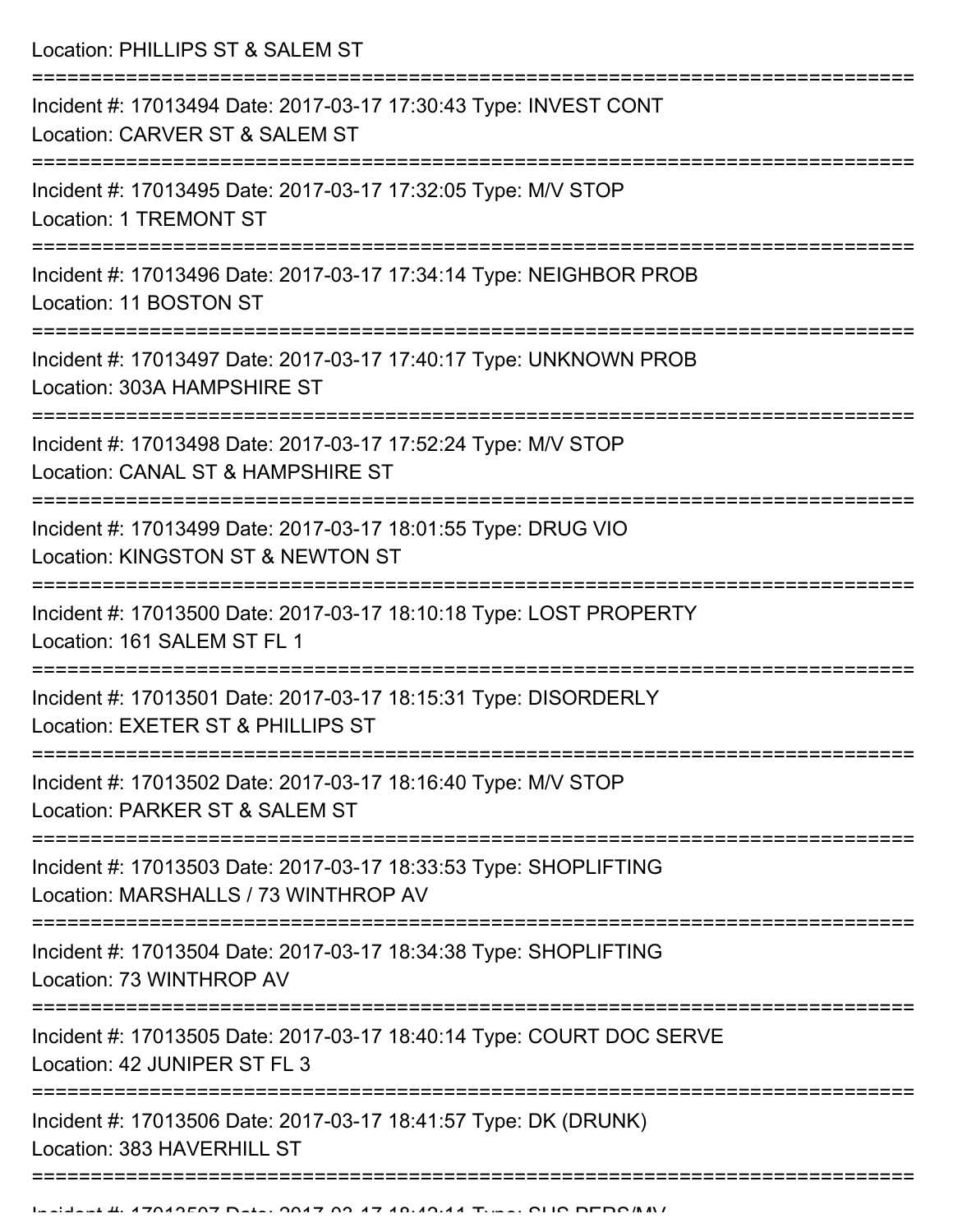Location: 92 GENESEE ST

| Incident #: 17013509 Date: 2017-03-17 18:47:09 Type: AUTO ACC/UNK PI<br>Location: HAVERHILL ST & HILLSIDE AV |
|--------------------------------------------------------------------------------------------------------------|
| Incident #: 17013508 Date: 2017-03-17 18:47:50 Type: ASSSIT OTHER PD<br>Location: 44 BUTLER ST FL 3          |
| Incident #: 17013510 Date: 2017-03-17 18:47:55 Type: LOUD NOISE<br>Location: 245 ERVING AV                   |
| Incident #: 17013511 Date: 2017-03-17 18:55:47 Type: AUTO ACC/NO PI<br>Location: 26 CROSS ST                 |
| Incident #: 17013512 Date: 2017-03-17 19:02:55 Type: MEDIC SUPPORT<br>Location: 275 ANDOVER ST               |
| Incident #: 17013513 Date: 2017-03-17 19:11:22 Type: DRUG OVERDOSE<br>Location: 11 DAISY ST FL 3             |
| Incident #: 17013514 Date: 2017-03-17 19:13:46 Type: MEDIC SUPPORT<br>Location: 11 DAISY ST                  |
| Incident #: 17013515 Date: 2017-03-17 19:16:17 Type: COURT DOC SERVE<br>Location: 119 ALLSTON ST             |
| Incident #: 17013516 Date: 2017-03-17 19:20:45 Type: SHOPLIFTING<br>Location: 178 LAWRENCE ST                |
| Incident #: 17013517 Date: 2017-03-17 19:25:06 Type: CK WELL BEING<br>Location: 241 PARK ST                  |
| Incident #: 17013518 Date: 2017-03-17 19:32:46 Type: MV/BLOCKING<br>Location: 22 WILMOT ST                   |
| Incident #: 17013519 Date: 2017-03-17 19:36:09 Type: MEDIC SUPPORT<br>Location: 1 CAMELLA TEOLI WY           |
| Incident #: 17013520 Date: 2017-03-17 19:52:20 Type: SUS PERS/MV<br>Location: 12 RIDGE RD                    |
|                                                                                                              |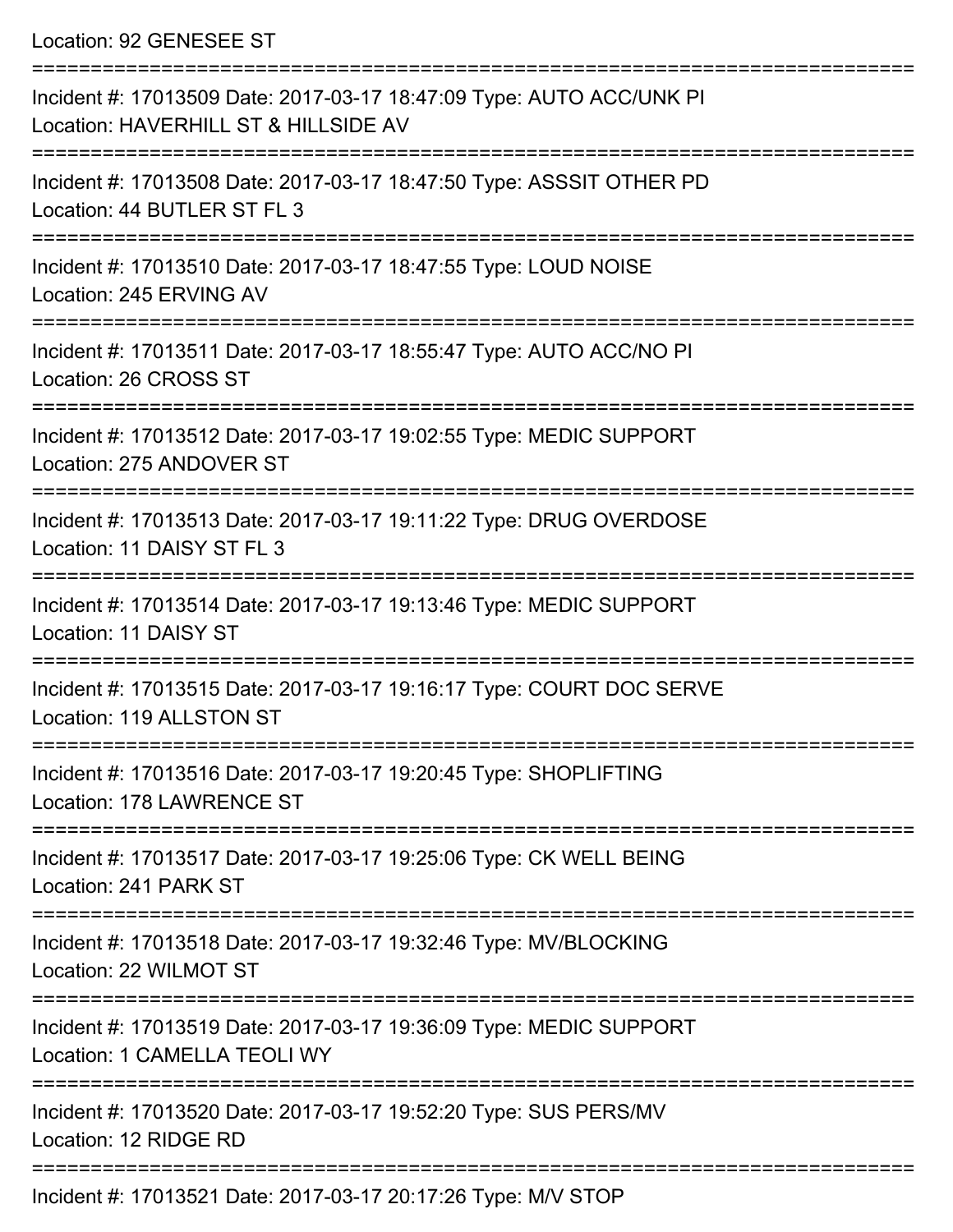| Incident #: 17013522 Date: 2017-03-17 20:20:40 Type: INVESTIGATION<br>Location: 63 BROOK ST                         |
|---------------------------------------------------------------------------------------------------------------------|
| Incident #: 17013524 Date: 2017-03-17 20:33:41 Type: GENERAL SERV<br>Location: 37 KATHERINE ST FL 2                 |
| Incident #: 17013523 Date: 2017-03-17 20:39:55 Type: TOW OF M/V<br>Location: TRESPASS / 610 S UNION ST              |
| Incident #: 17013525 Date: 2017-03-17 20:56:31 Type: THREATS<br>Location: 522 S UNION ST                            |
| Incident #: 17013526 Date: 2017-03-17 21:14:00 Type: 209A/VIOLATION<br>Location: 133 S BROADWAY                     |
| Incident #: 17013527 Date: 2017-03-17 21:16:50 Type: ALARM/BURG<br>Location: 255 ESSEX ST                           |
| Incident #: 17013528 Date: 2017-03-17 21:28:13 Type: STOL/MV/PAS<br>Location: 149 BAILEY ST FL 1                    |
| Incident #: 17013529 Date: 2017-03-17 21:39:35 Type: M/V STOP<br>Location: 99 HAMPSHIRE ST                          |
| Incident #: 17013530 Date: 2017-03-17 21:39:51 Type: MEDIC SUPPORT<br>Location: 153 BEACON AV                       |
| :==================<br>Incident #: 17013531 Date: 2017-03-17 22:00:21 Type: CK WELL BEING<br>Location: 202 BRUCE ST |
| Incident #: 17013532 Date: 2017-03-17 22:12:03 Type: SUS PERS/MV<br>Location: 50 ISLAND ST                          |
| Incident #: 17013533 Date: 2017-03-17 22:14:42 Type: NOTIFICATION<br>Location: 325 WATER ST                         |
| Incident #: 17013534 Date: 2017-03-17 22:22:13 Type: DOMESTIC/PAST<br>Location: 803 ESSEX ST                        |
| Incident #: 17013535 Date: 2017-03-17 22:26:30 Type: MISSING PERS                                                   |